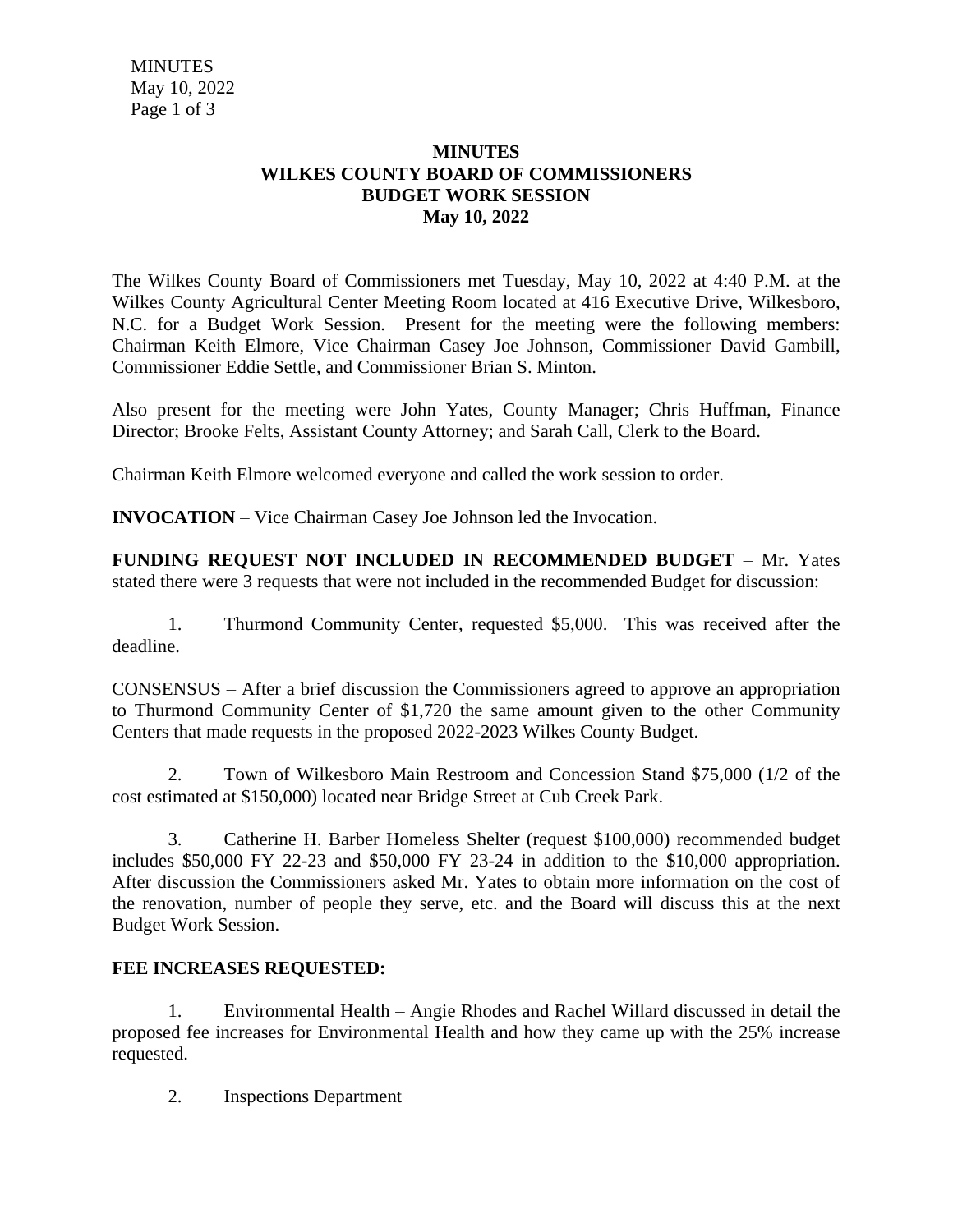**MINUTES**  May 10, 2022 Page 2 of 3

3. Landfill

CONSENSUS – After discussion Chairman Elmore, Vice Chairman Johnson, Commissioner Gambill, and Commissioner Minton agreed to the \$10.00 unsecured load fee as recommended in the proposed 2022-2023 Wilkes County Budget. Commissioner Eddie Settle was not in favor of the unsecured load fee as proposed.

- 4. Planning Department
- 5. Wilkes EMS

CONSENSUS – After further discussion the Commissioners were not in favor of any fee increases for Environmental Health; Inspections; Landfill (except unsecured load fee of \$10 as stated above); Planning; or Wilkes EMS as proposed in the 2022-2023 Wilkes County Budget.

## **ADDITIONAL DISCUSSION:**

Commissioner Eddie Settle suggested an 8% COLA which is 2% more than proposed and asked how much this would cost. Mr. Yates replied 1% is approximately \$230,000, 2% is \$460,000. Commissioner Settle stated the cost of living is 8.5% and would like to at least give 7%. Commissioner Minton added he and Commissioner Gambill have fought for pay raises for county employees for 4 years. He is good with a 10% raise, Wilkes is still not in line with other counties and they are training them to go somewhere else. Chairman Elmore stated he agrees, but 6% is good. They pay the total cost of Insurance, which went up, so they are giving them more than 6%. Mr. Yates replied insurance went up 2%. Chairman Elmore asked what do they pay in retirement. Mr. Huffman replied they pay \$9,800 annually for insurance on each position. Chairman Elmore stated they need to stay in line with the private section 8%-10% is excessive, it is not one time money, it is an ongoing expense. If a down turn comes this will be an issue. Commissioner Minton said this is what the surrounding counties are giving employees.

Commissioner Settle asked could they meet in the middle and go 7%. He added last year they did 3% for employees and 6% for the Sheriff's Department. Commission Gambill stated it cost \$230K and he is good with 7%. It's still a little low on starting Deputy pay, but will help Law Enforcement to be more competitive. Commissioner Minton said he is good at 8%, County Employees are worth it. Chairman Elmore added there is no question the employees are worth it, but can they afford it. Vice Chairman Johnson agreed there is no question the employees are worth it, there is a lot of good things going on and they are the ones to thank for it. He added at this time he is good with 6%, wish they could do more, but 6% is a good place to be. Chairman Elmore agreed and ask what they pay for employee retirement. Mr. Yates replied they contribute 10.21% for retirement, the employee puts in 6%. Mr. Huffman added Law Enforcement gets an additional supplement from the county.

Chairman Elmore stated when compared to other counties, they have to keep in mind. Years ago, the Board at that time reduced the hours of work to 37.5 instead of giving a raise. This makes Wilkes much more competitive when this is considered. He wanted to fix this a few years ago